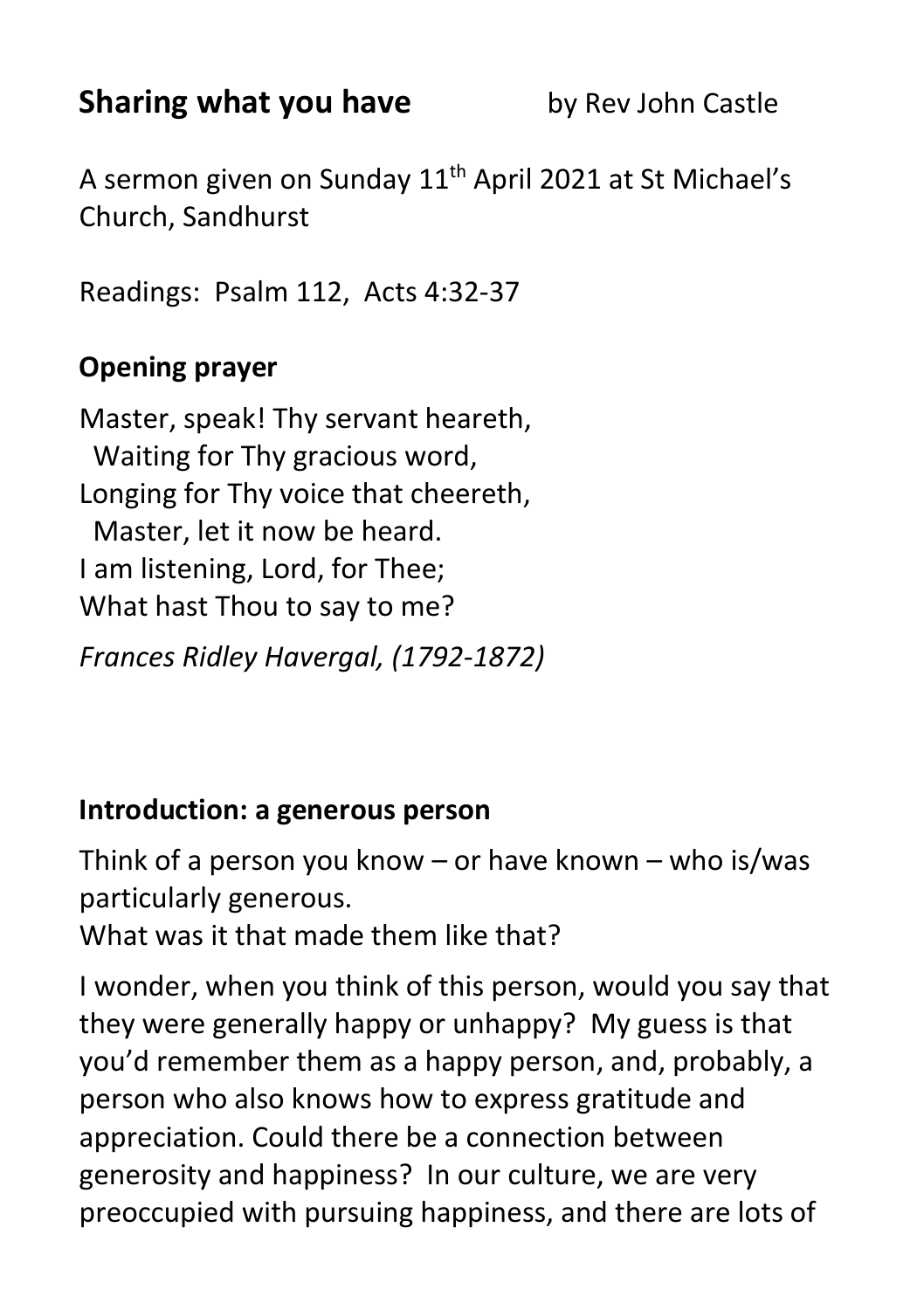voices telling us how to find it – through material comforts, through entertainment, through relationships, through selffulfilment – being yourself and following your dream. I think that God invites us to look at ourselves another way, one that is not focussed on our own happiness at all, but which will, as a by-product, lead to our true fulfilment.

### **Mary of Bethany**

George and I have for many years attended Spring Harvest, an annual Christian conference. This year, because of the pandemic, it's running online, and on Wednesday we were watching a talk by Ruth Valerio, who works for Tearfund, the Christian relief and development charity. Ruth was talking about the incident in Bethany a few days before the Crucifixion, when Mary poured a pint of very expensive perfume, worth a year's wages, over Jesus' feet. This crazy, extravagant act, Ruth said, was motivated by Mary's intense gratitude for what Jesus had done for her only a short time before – raising her brother Lazarus from the dead. The extent of Mary's generosity showed how much she appreciated what Jesus had done for her and her family.

Now I've no doubt that Mary was naturally of a generous disposition. But what she did was testament not only to that, but to the life-changing impact that Jesus had had on her life. And that's where I want to start in this sermon, which I've entitled "Sharing what you have" – I want to start with God, and in particular with the impact which Jesus has on our lives.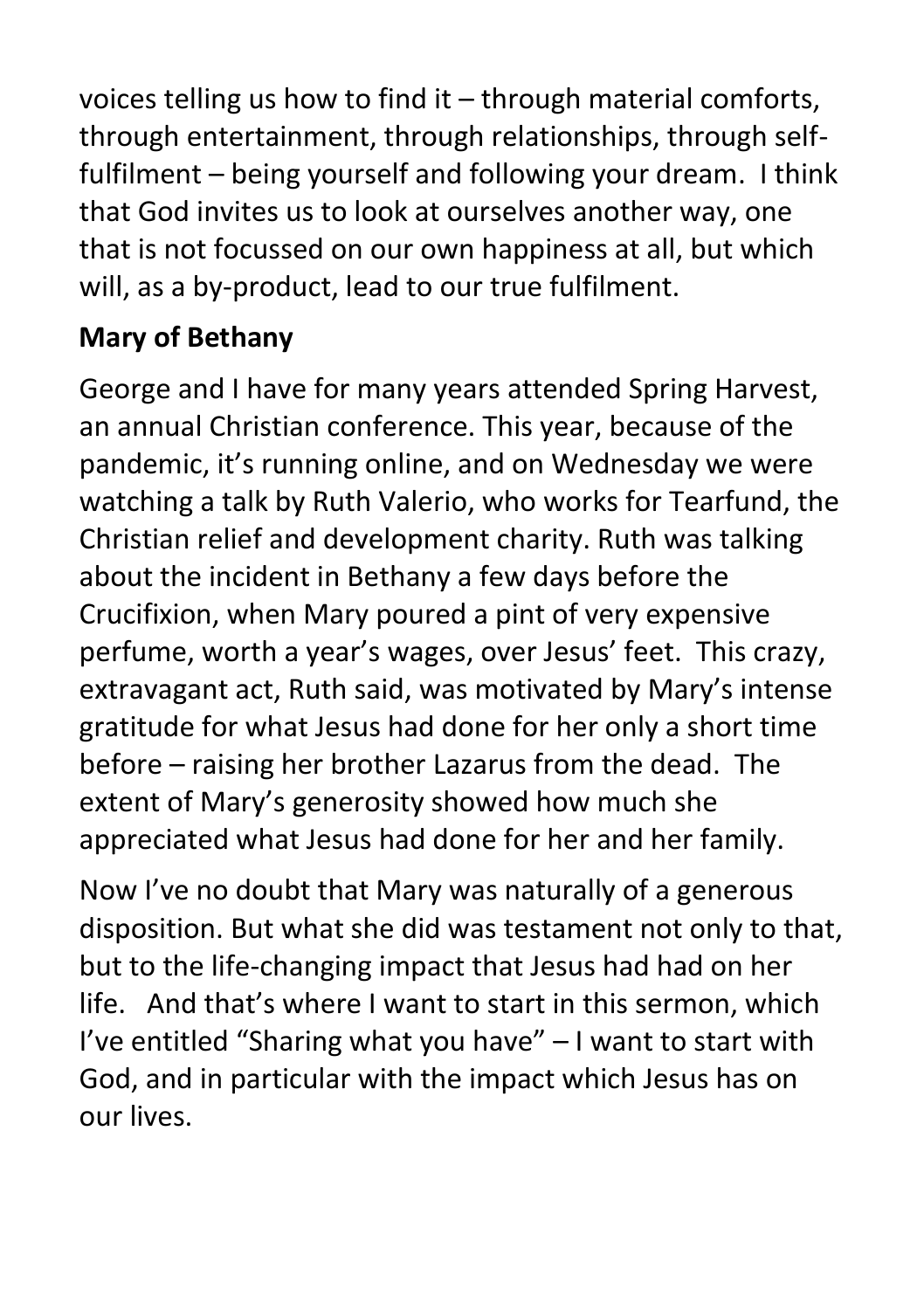### **The Jerusalem church**

Our bible reading today from the Acts of the Apostles comes from the early chapters where Luke is describing the church in Jerusalem, only weeks and months after the resurrection of Jesus and the coming of the Holy Spirit at Pentecost. This is not the story of a group of idealistic followers seeking to regroup after the death of their leader. This is a collection of people who are caught up in a movement of God's Spirit that is bringing more and more people to faith in Jesus as the Messiah who was crucified but has conquered death. Their lives are being transformed: they're meeting together for teaching, prayer and worship, miracles are taking place, and the new believers are living out the teachings of Jesus in new and radical ways. Today's passage particularly highlights the way in which their attitude to their possessions has changed, resulting in sharing their resources to make sure that everyone's needs are met:

There was not a needy person among them, for as many as owned lands or houses sold them and brought the proceeds of what was sold. They laid it at the apostles' feet, and it was distributed to each as any had need. (Acts 4:34-35)

These people have been touched by God. They have experienced his *grace*, that is to say his undeserved love and favour, and as they have opened their hearts and minds to God's grace, his Spirit has begun to change the way they think, feel and behave.

## **God's grace to us**

How about us? Have we too experienced the grace of God? Or, to put it another way, how different would your life be if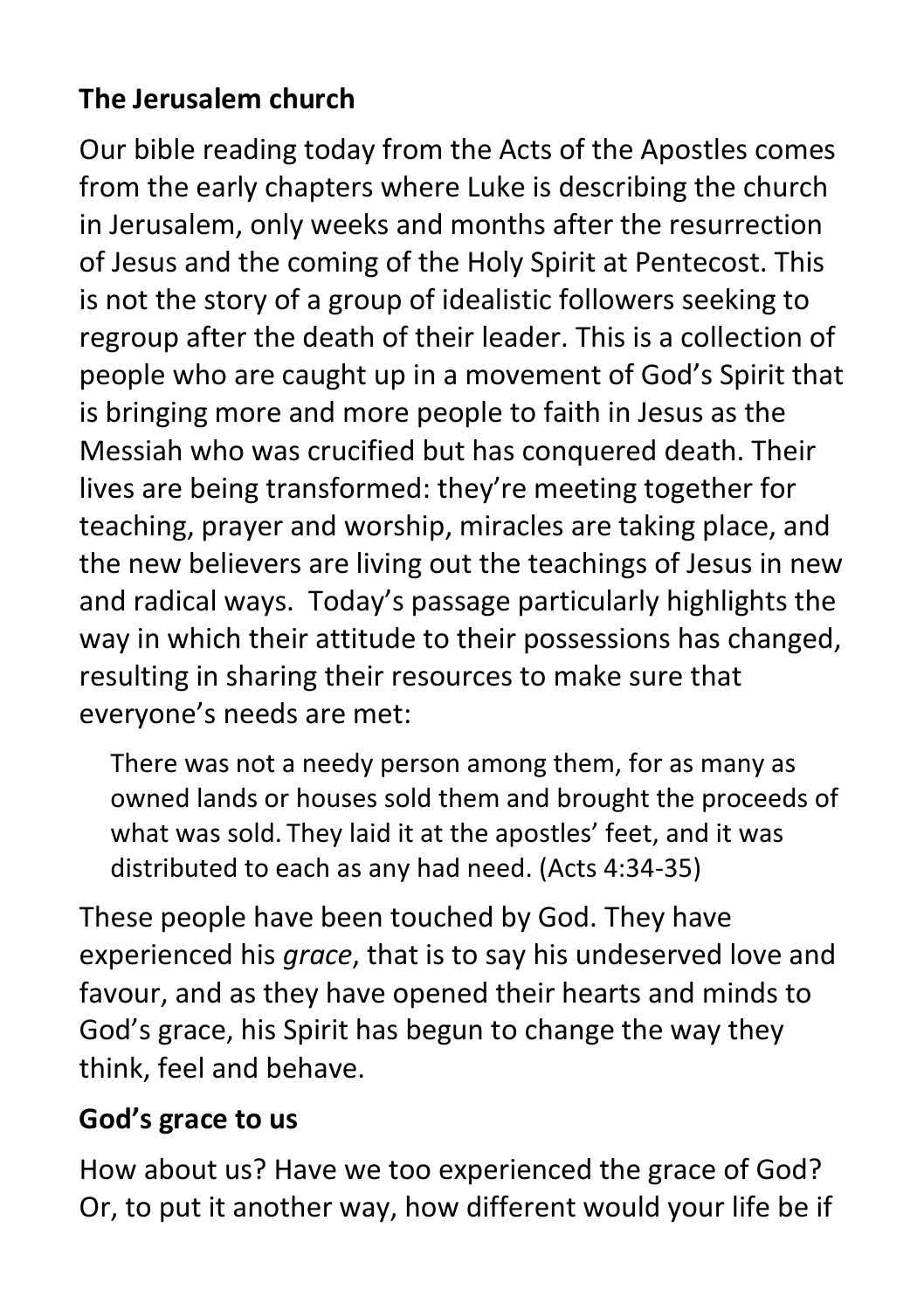you weren't a Christian? Let's spend a few moments taking stock of the abundance of God's kindness to us, by looking at a few verses in the Bible. There are two ways in particular in which we, and everyone in the world, have been shown God's grace and love.

# *In Creation*

We are, thankfully, becoming more aware of God's amazing provision for life on this planet. Many of us have watched David Attenborough's programmes on the television, and in the recent series, *A Perfect Planet*, I was struck by how integrated the various eco-systems of the world are. Everything depends on, or provides for, everything else. Psalm 104 describes how God has provided for every living thing:

These all look to you to give them their food in due season; when you give to them, they gather it up;

 when you open your hand, they are filled with good things. (Psalm 104:27-28)

In the Acts of the Apostles, when Paul is speaking to non-Jews, he points to the evidence for the Creator God in his creation:

[God] has not left himself without a witness in doing good giving you rains from heaven and fruitful seasons, and filling you with food and your hearts with joy.' (Acts 14:17)

One of my favourite hymns tells of God's goodness and awesome power in creation:

O Lord, my God, when I in awesome wonder consider all the works thy hand hath made …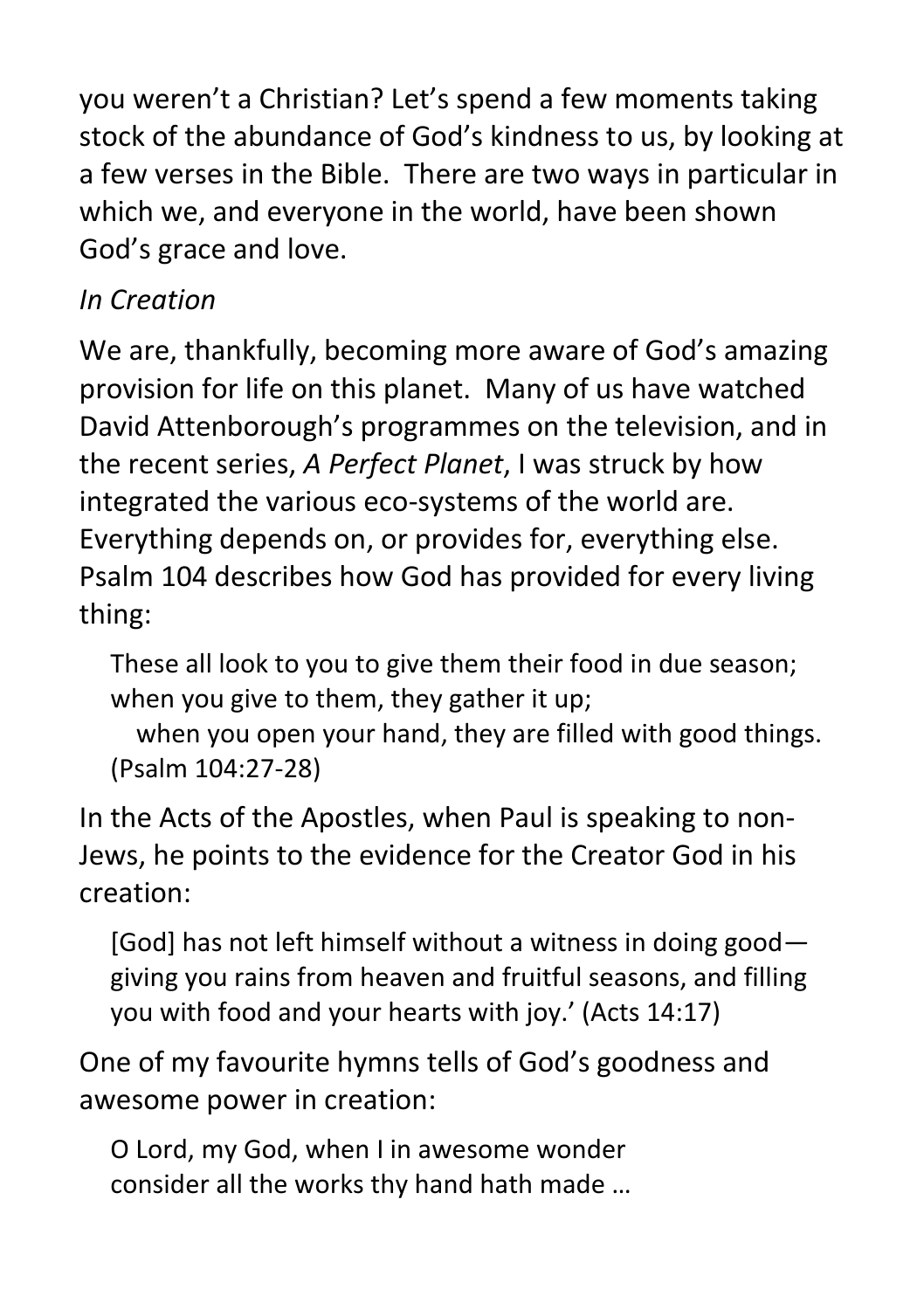Then sings my soul, my Saviour God, to thee: How great thou art! How great thou art!<sup>1</sup>

How often do you thank and praise God for the beauty of his creation, and for providing for us such a rich variety of resources? Try to do it at least once per day, perhaps using this or another hymn or song. It will make you a humbler and more appreciative person.

### *In Jesus*

If God's grace and generosity in creation wasn't enough, as Christians we believe that God has shown himself to us even more wonderfully in the Incarnation – the Son of God becoming one of us, to share our life, to die and rise again so that we could have new life.

John expresses this simply in chapter 1 of his Gospel:

And the Word became flesh and lived among us … From his fullness we have all received, grace upon grace. (John 1:14,16)

The third verse of the hymn I quoted earlier turns to the sacrifice of Jesus on the Cross:

And when I think that God his Son not sparing, Sent him to die—I scarce can take it in. That on the cross my burden gladly bearing, He bled and died to take away my sin: Then sings my soul, my Saviour God, to thee: How great thou art! How great thou art!<sup>2</sup>

<sup>1,2</sup> Stuart K. Hine after K Boberg © 1953 Stuart K. Hine/Kingsway's Thankyou Music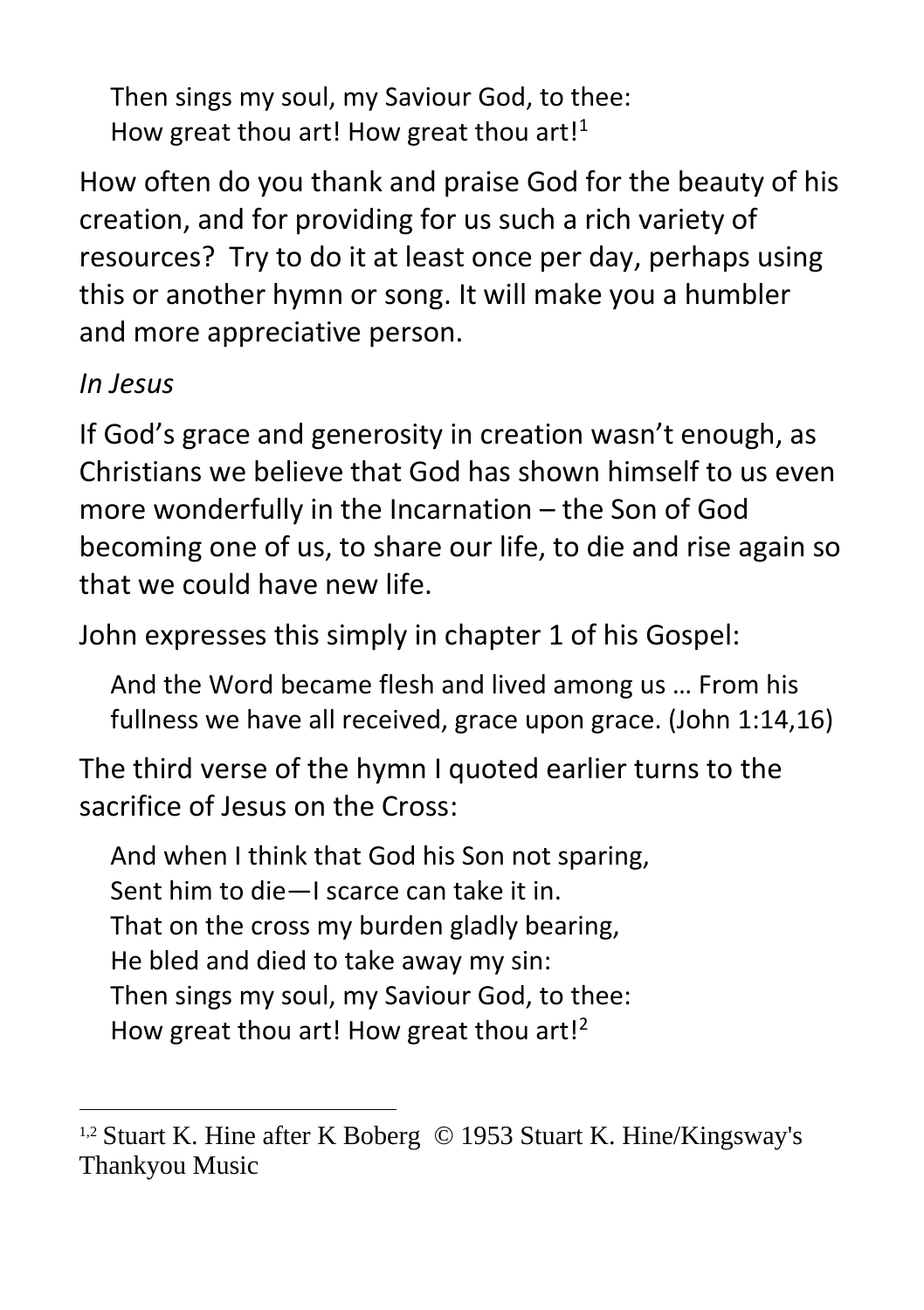When we turn to Christ, ask for forgiveness for the ways in which we have disobeyed God and gone our own way, and received that forgiveness for ourselves, each of us can also experience that grace of God in our own lives. And here again, there are plenty of words written by others that we can use to supplement our own expression of gratitude to God for such amazing love for each one of us. Remember to thank and praise God every day. It will make you a more grateful person.

### **The example of Jesus – and Paul**

Knowing God personally through Jesus will make us want to be like him. When Paul was writing to the church in Corinth, and asking them to make a contribution to the needs of the poor in Jerusalem, he referred to the example of Jesus:

For you know the generous act of our Lord Jesus Christ, that though he was rich, yet for your sakes he became poor, so that by his poverty you might become rich. (2 Corinthians 8:9)

And Paul, equally, modelled a Christ-like attitude to members of churches he worked in, as shown in his address to the elders of the church in Ephesus:

"You know for yourselves that I worked with my own hands to support myself and my companions. In all this I have given you an example that by such work we must support the weak, remembering the words of the Lord Jesus, for he himself said, 'It is more blessed to give than to receive.'" (Acts 20:34-35)

As you may know, Paul was a tent-maker by trade, and used his income from this to fund his mission and that of his fellow church workers. I wonder if we look on our income,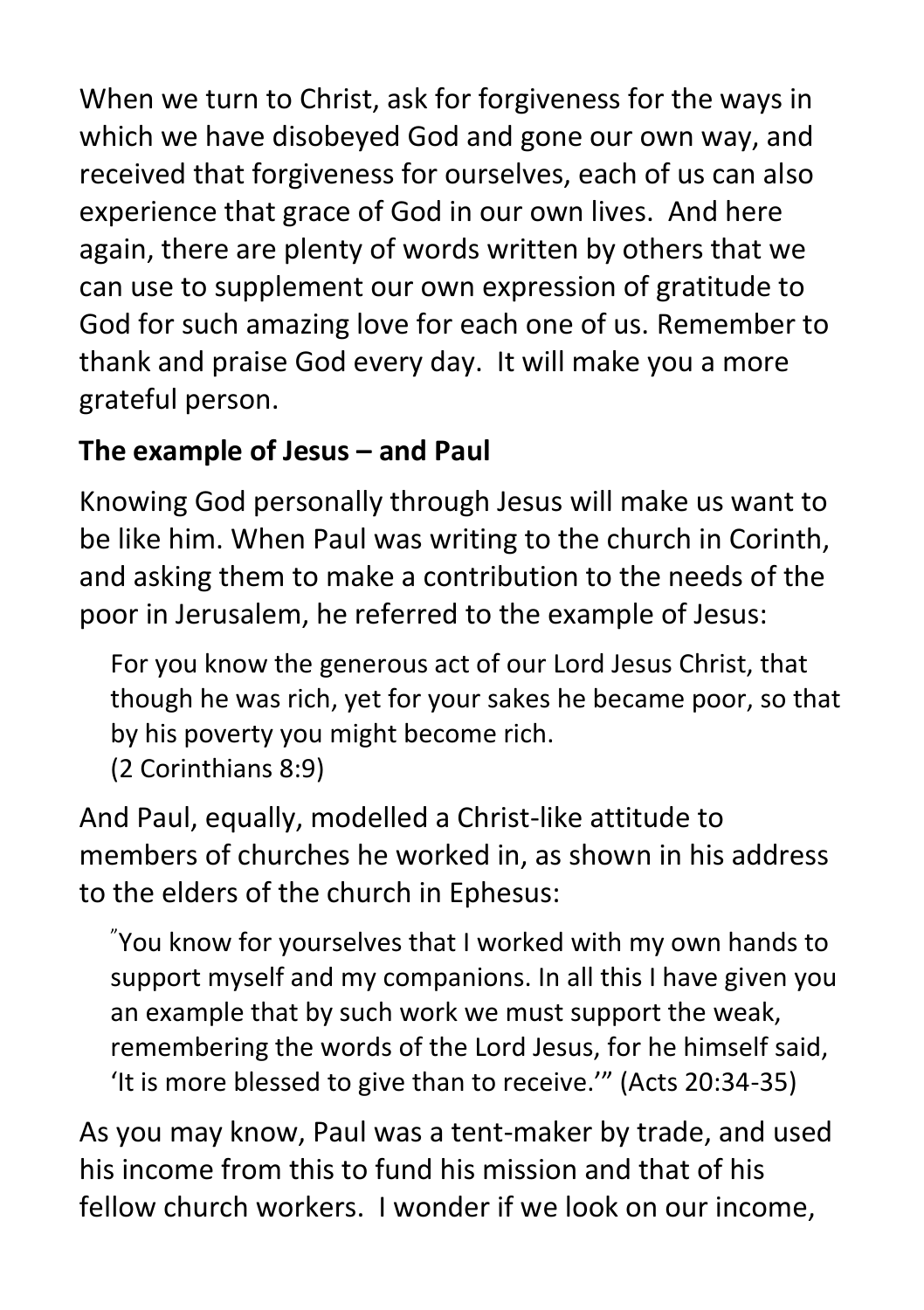whether from current paid work or from our pension or other sources, as a means of funding the spread of the gospel? Here are St Michael's we have a Family Worker Fund and a Youth Worker Fund, both separate from our general income and expenditure, and these funds are supported by a small number of church members. And don't forget that the running of this church is not paid for by some big Church of England pot, but by you and me giving from our own income.

Paul also talks about "supporting the weak", and this month our charity focus is on Tearfund, a Christian relief and development organisation whose aim is to lift people all over the world out of material and spiritual poverty. A little bit later I'm going to show a couple of short videos about their work.

But first, let's recap. I've suggested that what lies behind an attitude of generosity is a sense of gratitude and appreciation for what we've received. As we contemplate God's provision in the creation of this amazing and beautiful earth, and as we come to realise the profound love that God has shown us in sending Jesus to be our Saviour, our hearts are filled with thankfulness and we in our turn want to reflect God's kindness and grace in the way we live. The example of Jesus and of others shows us that living gratefully isn't just about feelings – it's intensely practical. It involves sharing our resources in order to enable the mission of the church and to help those in need.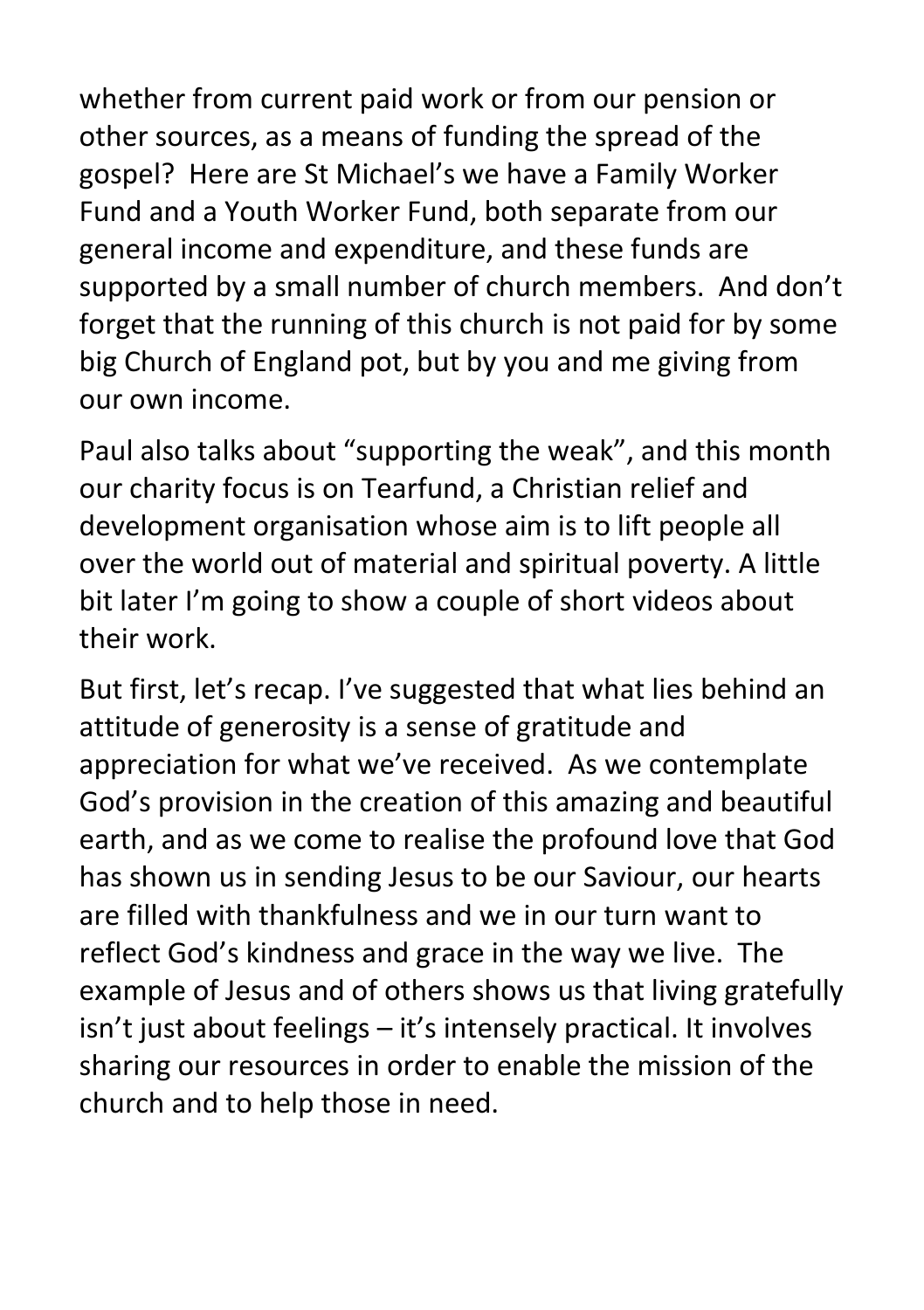## **An investment in yourself**

One last angle on this is worth looking at too: being generous is actually *good for us.* Quite apart from making us happier people, there are spiritual blessings that we receive as a result of living generously. Here are some verses from the Bible to illustrate this:

The Book of Proverbs has a lot of wisdom about material things, including our use of money. Here's one example:

Whoever is kind to the poor lends to the LORD, and will be repaid in full. (Proverbs 19:17)

How about that! You give money to help the poor, or make a practical gesture of kindness, and God treats this as a loan you are making, which he will repay! Of course, this is a metaphor: don't expect to get an envelope through your door containing the amount you have given! But it's as Jesus says, "Whatever you did for the least of these my brothers and sisters, you did for me" (Matthew 25:40). And God will reward us for our kindness.

And what about these words of Jesus?

Give, and it will be given to you. A good measure, pressed down, shaken together, running over, will be put into your lap; for the measure you give will be the measure you get back. (Luke 6:38)

So being generous with your money, or your time, energy and skills, is actually *an investment in yourself*! When and how we reap the dividends from this investment isn't certain – it can happen in many ways, both in this life and the next. But God promises to rewards us. All it takes is a step of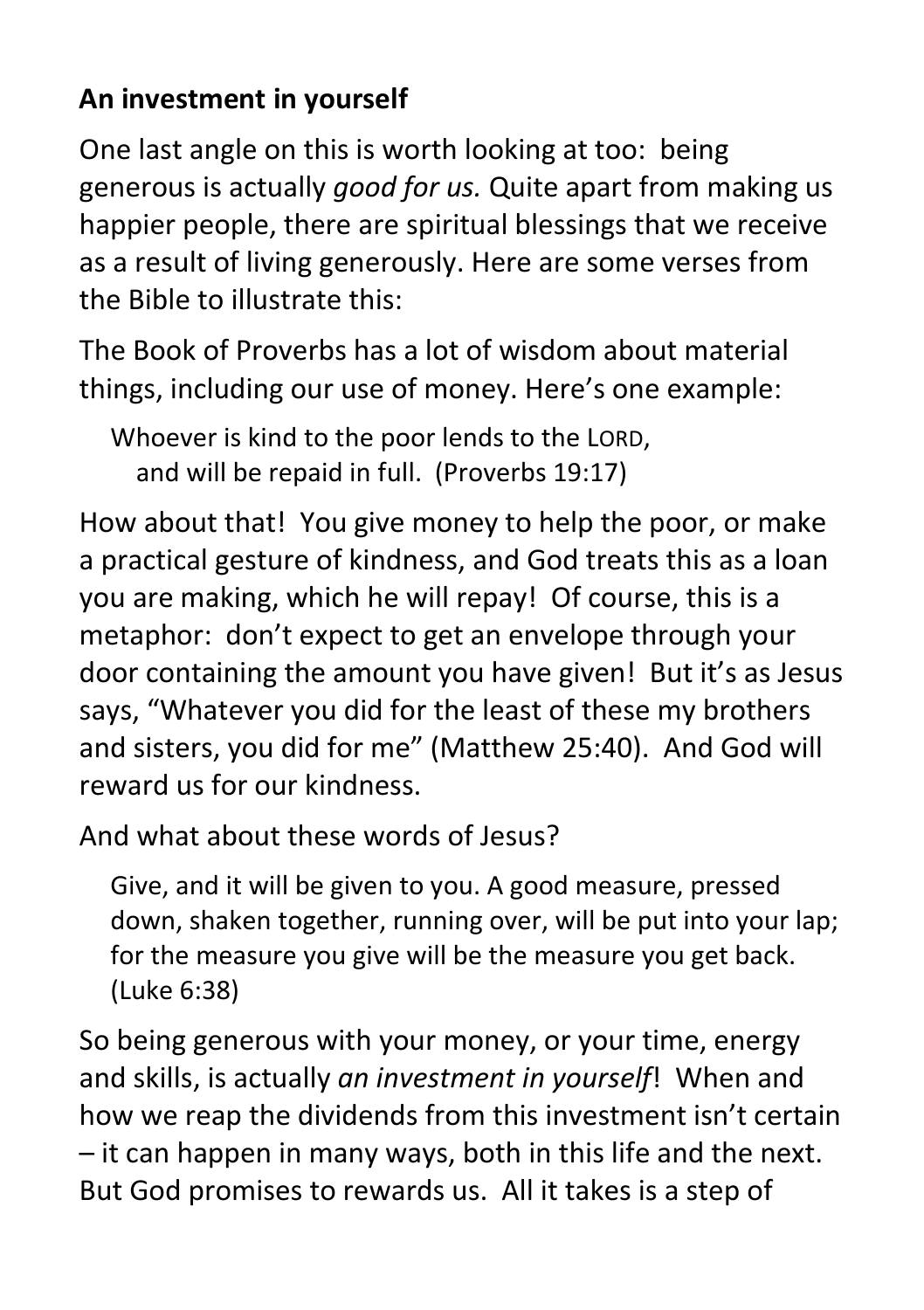faith. Like all investments, we have to pay out first, confident that the investment will pay off! Let's not miss out on the dividends by holding our resources tightly to our chests and refusing to let them go.

Perhaps all of the thoughts I have shared are summed up in the instructions Paul gives in his first letter to Timothy. If we are honest, most of us in this church and this area are in the category of being "rich", especially when we compare ourselves with the sort of people Tearfund are serving. Paul tells Timothy:

As for those who in the present age are rich, command them not to be haughty, or to set their hopes on the uncertainty of riches, but rather on God who richly provides us with everything for our enjoyment. They are to do good, to be rich in good works, generous, and ready to share, thus storing up for themselves the treasure of a good foundation for the future, so that they may take hold of the life that really is life. (1 Timothy 6:17-19)

"The life that really is life" is a life following Jesus, who loves us so much that he gave up his life for us. It's a life in tune with God our Father, the creator of the beautiful world in which we live. It's a life in which we discover the joy of sharing with others whatever God has blessed us with.

#### **The next step**

So what's the next step for you? What will you do today to respond to this message? One thing which we can all do straight away is to use the rest of this service to offer God our worship, our praise and our thanks, for the wonders of his creation, for his provision for us as our heavenly Father,